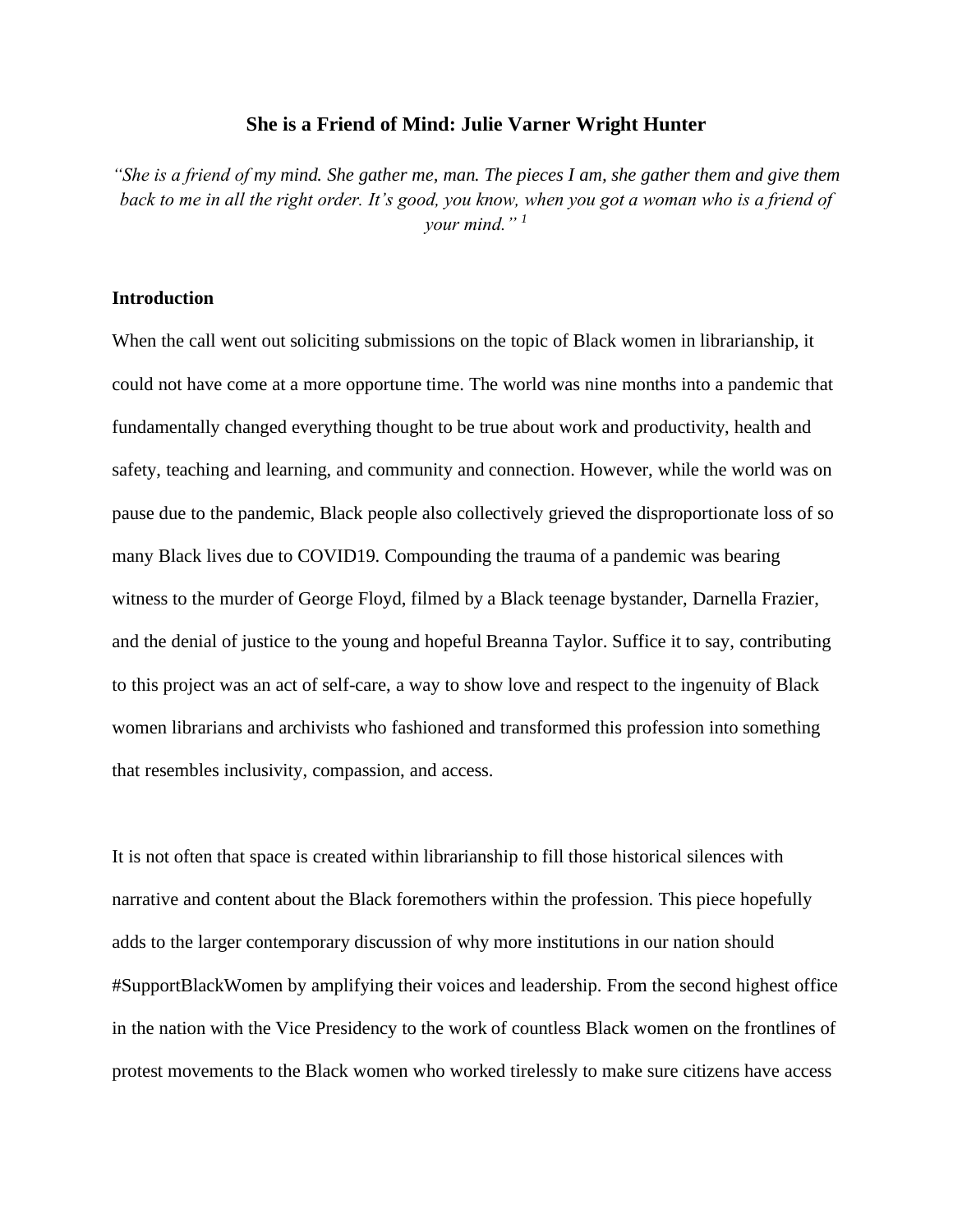to the voting booth, these are just a few examples of why we should #TrustBlackWomen. This moment of centering Black women's narratives and contributions also includes past and present women working in libraries and archives. One such woman is Julie Varner Wright Hunter, civil rights activist/organizer, educator, librarian, and builder of Black library collections. Her life and work epitomizes the unsung labor and sisterhood networks of Black women who have done so much for the liberation of Black people with very little recognition.

## *"America is not a racist country."* U.S. Senator Tim Scott, South Carolina.<sup>2</sup>

Hunter retired in 2013 with almost 50 years of service to libraries throughout the Southeast. Her leadership is connected to many careers and her legacy of leading libraries focused on Black collections blazed a trail for younger librarians whose Black studies degrees paired with their library education found a natural home in the special libraries she helped to build. Hunter provided fascinating conversations about her life and work in libraries revealing a woman of great courage, compassion, and commitment.

Hunter was born 1937 in Summerville, South Carolina, 25 miles northwest of Charleston. She shared recollections of early memories of her parents working to shield her and her siblings from the harsh realities of growing up in segregated South Carolina. Some of her earliest memories include the indignities her father endured as a grocery store owner. The deference her father had to show to white men, who delivered products to his store, referring to them "mister" and "sir" never sat well with her. Her reflections on the treatment of her father quickly took the conversation from the past to the present where she brought up fellow African American South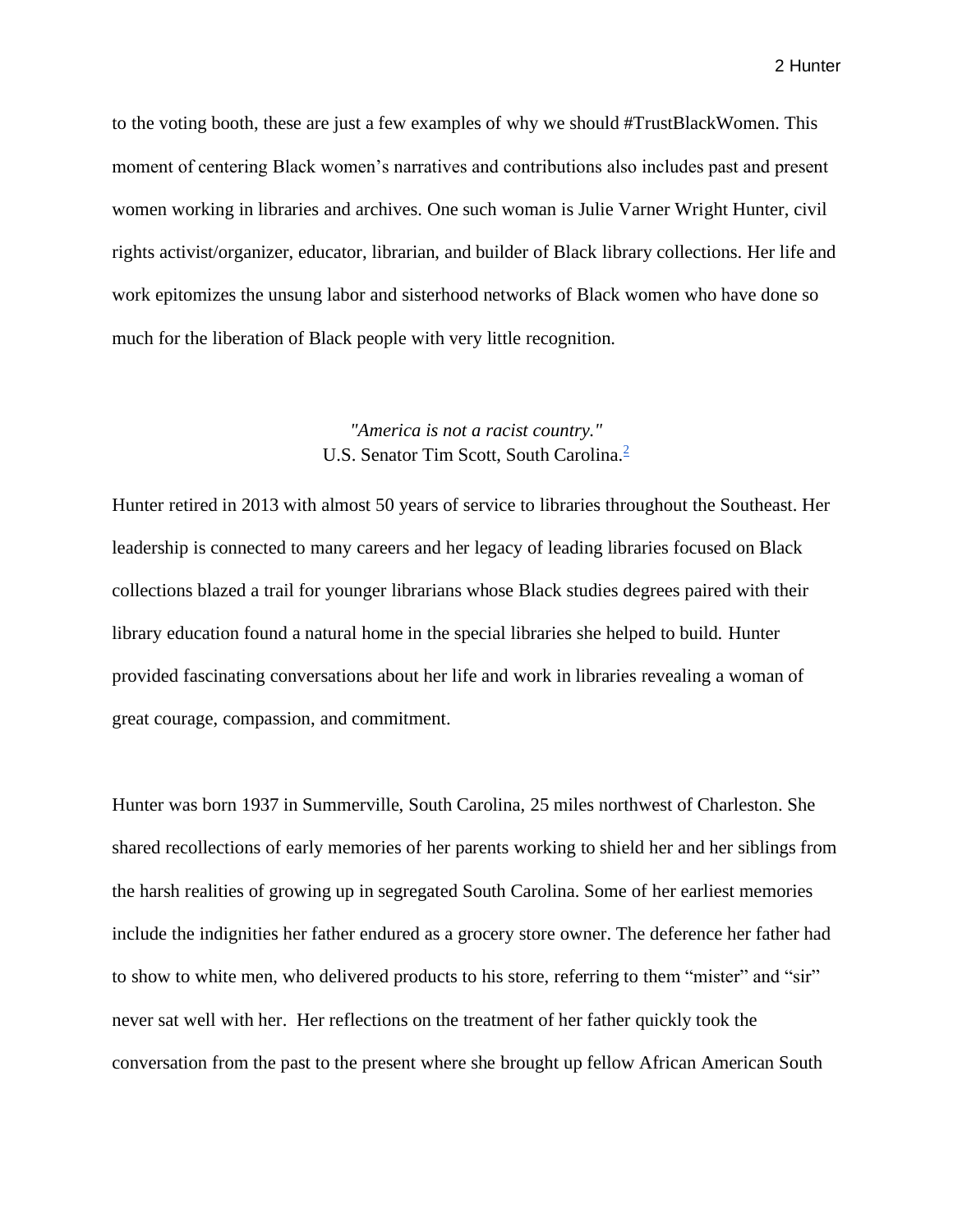Carolinian, United States Senator Tim Scott (R) and his recent pronouncement that "America is not a racist country," Disquieted for days by Tim Scott's falsehood, Hunter shared the following:

"We do an injustice, a disservice for all the people who have been lynched... Those families who have had difficulties to bring themselves up by their bootstraps. [Those who] couldn't succeed or couldn't survive because in this country, [because] America had every law they could think, to hold us down… And then I can go back to my own life and how my father was called 'boy' or "John'' and it bothered me. And I think that's how it  $[my]$  activism really got started."<sup>3</sup>

After learning more about Hunter's noteworthy history of activism as a young woman throughout the Southeast, it was apparent why she fundamentally rejected Scott's assertion. Throughout her life, she had engaged in struggle, challenging various institutions' racist practices from drugstore lunch counters to segregated libraries.

## **Academics and Activism**

Growing up in Summerville, segregation held African Americans in a purgatory of second-class citizenship. Hunter recounted stories of terrorism by Klu Klux Klan on Black Summerville residents and Jim Crow policies that segregated restaurants, department stores, and other public spaces, including the public library, rendering them legally inaccessible to African Americans. Injecting a little levity into her heavy recollections, she chuckled about her teenage years and her failed attempt to stage a sit-in at a Summerville lunch counter. However, her denied access to the local library is a lingering injustice from her childhood:

"There were so many places, but the biggest thing for me was the library. The public library was not open to me. We couldn't use it. Mama would try to buy as many books as she possibly could for the house but we didn't have money. We had enough money to have our groceries and survive but not enough money to go beyond... She bought an encyclopedia set and any time she found a special book that was a study on the African American she would [buy it]..."<sup>4</sup>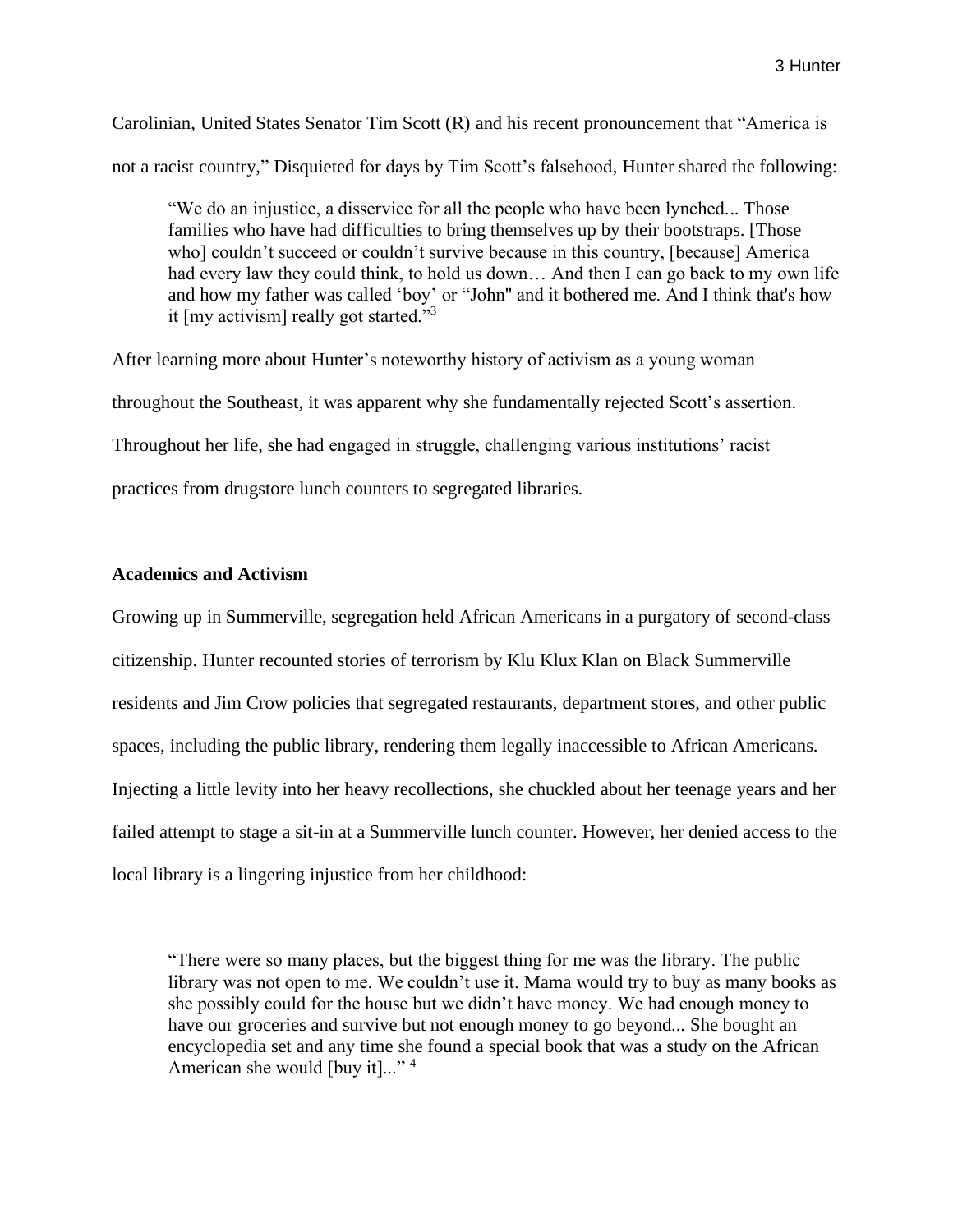Being denied access to the local library made Hunter an avid user of the library once she enrolled as a student at Claflin College in 1957. At Claflin, a historically Black college located in Orangeburg, South Carolina, she majored in Mathematics and was active with the National Association for the Advancement of Colored People's (NAACP) Youth Council. During her time at Claflin, she became politicized further and participated in organized demonstrations of Orangeburg establishments that practiced segregation. After a mass demonstration in March of 1960, she and fellow students were arrested and bused to the state prison in Columbia. She recalled the traumatic story of her arrest:

"We were arrested at the S.H. Kress Five and Dime Store. We were taken from the Kress store and taken to a compound where they washed us down with hoses and later on that evening they had buses that took us to Columbia, South Carolina. Matthew Perry was the lawyer for the NAACP and of course got us out the next day...They never called that [arrest] into a court case. That one experience was terrible."<sup>5</sup>

An exceptional student, balancing her work with the NAACP youth council and her academics, Hunter's picture was featured in the 1958 *Times and Democrat* newspaper detailing her academic success at Claflin. This caught the eye of the University of South Carolina, where they encouraged her to apply to attend the flagship university. However, when she showed up and the University of South Carolina admission officers realized that she was a Black woman of fair complexion they quickly rescinded the offer. Hunter believes that when she showed up in person with I. DeQuincy Newman, South Carolina's NAACP Field Secretary, the university quickly realized their mistake and refused to honor their invitation to the promising prospective student who happened to be Black. To date she has never received an official apology from the University of South Carolina.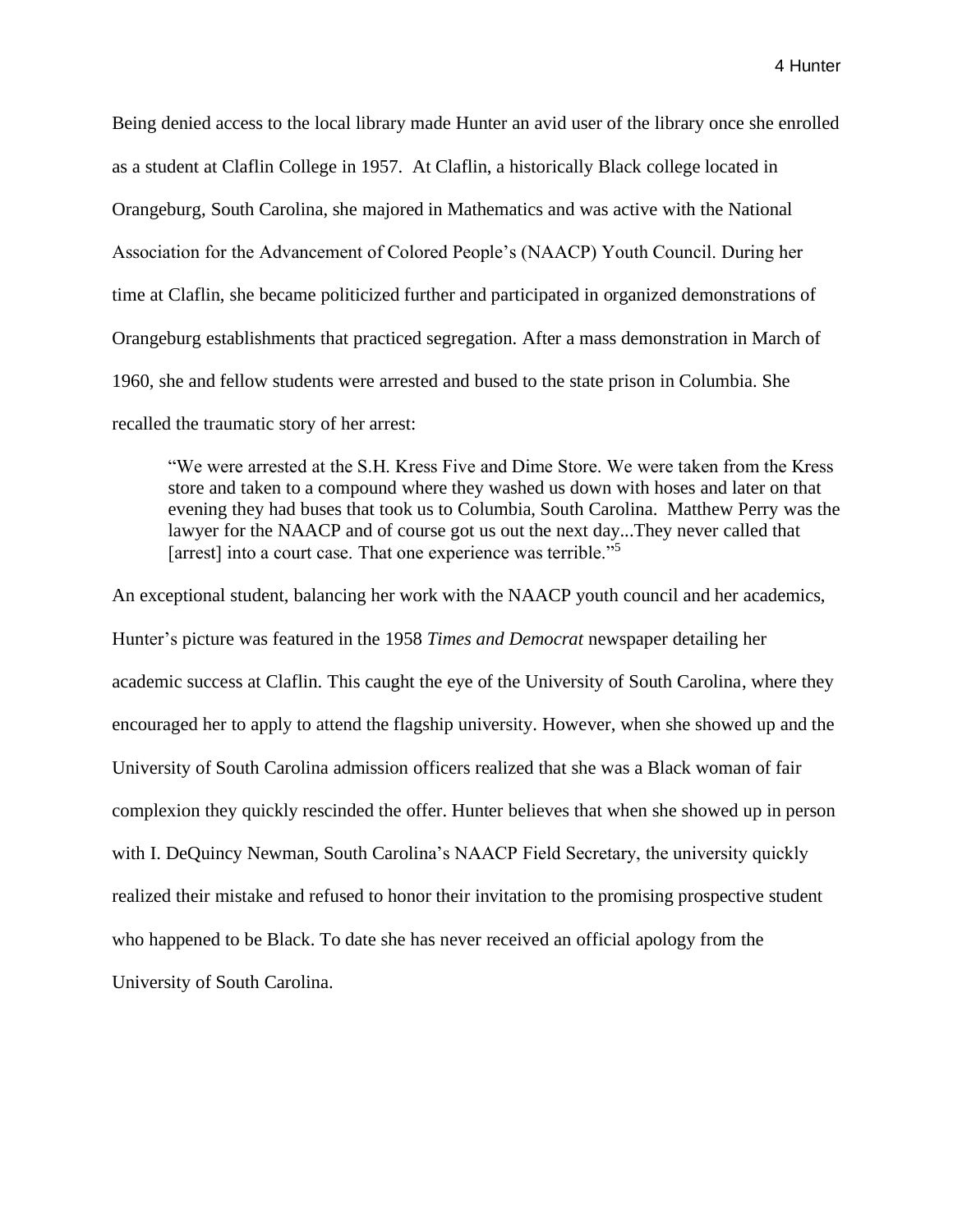By the time Hunter graduated in May 1960, she was committed to freedom fighting. She worked in South Carolina and then throughout the South as a Youth Field Secretary. She traveled between the southeastern states and it was in Mississippi that she worked closely with Medgar Evers<sup>6</sup>. One of her last vivid memories of being with Evers, two years before his assassination, was at the 1961 trial of students known as the Tougaloo 9.<sup>7</sup> The Tougaloo 9 were arrested for staging a read-in protest at the main library in Jackson, Mississippi:

"I stayed in his [Evers] house anytime I went there...When the young people who had satin at the library and they were being tried... We were on our way to support them by going into the court and that was when the officers stood at the top of the courthouse steps...they had K9 dogs and they sicced those dogs on Medgar and me as we were attempting to cross the street towards the courthouse."<sup>8</sup>

Bearing witness to the Tougaloo 9, whose protest had a direct impact on the American Library Association's stance on a more inclusive membership, set some things into motion that would lead Hunter on the path to librarianship.<sup>9</sup>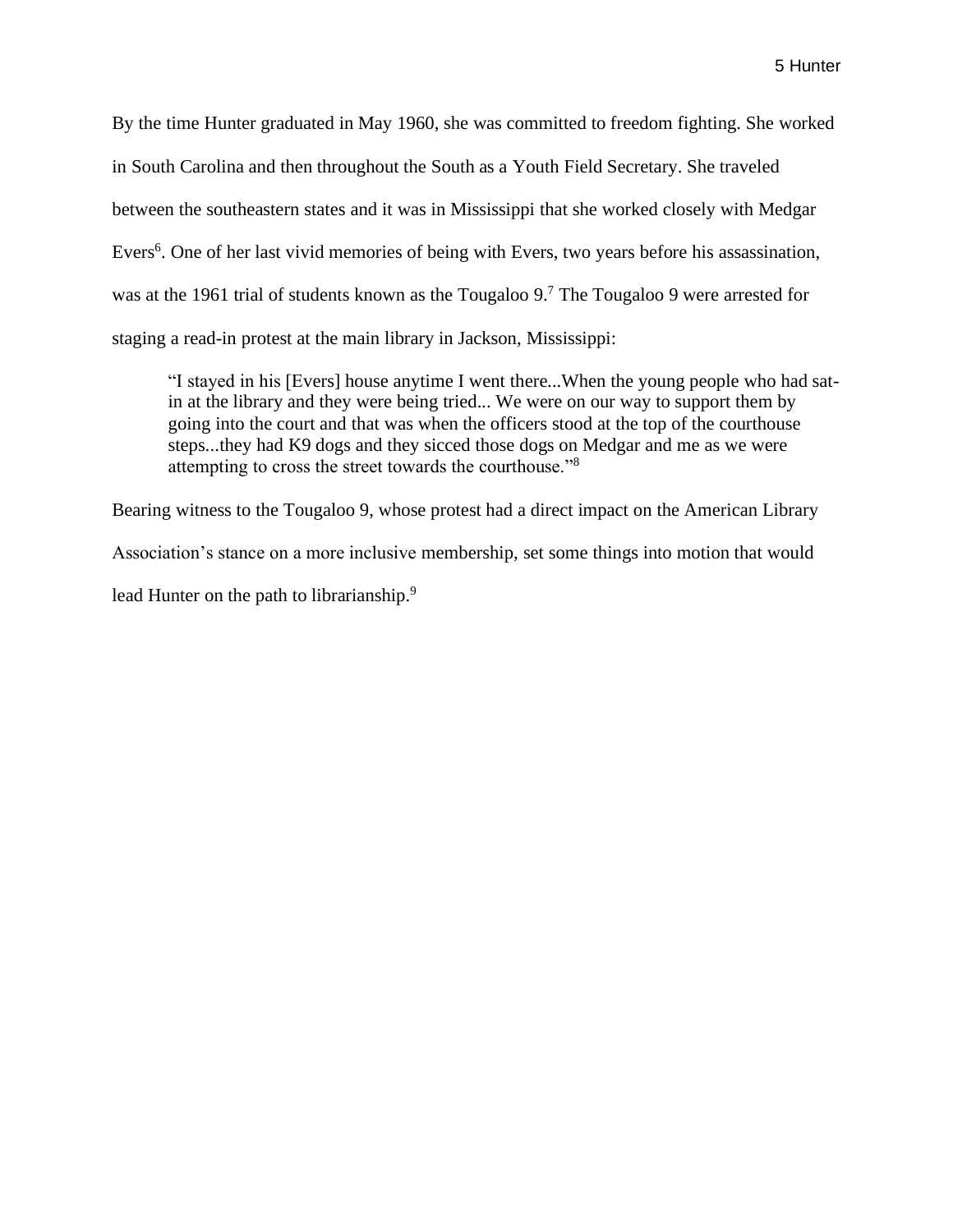

REPRODUCED FROM THE COLLECTIONS OF THE MANUSCRIPT DIVISION, LIBRARY OF CONGRESS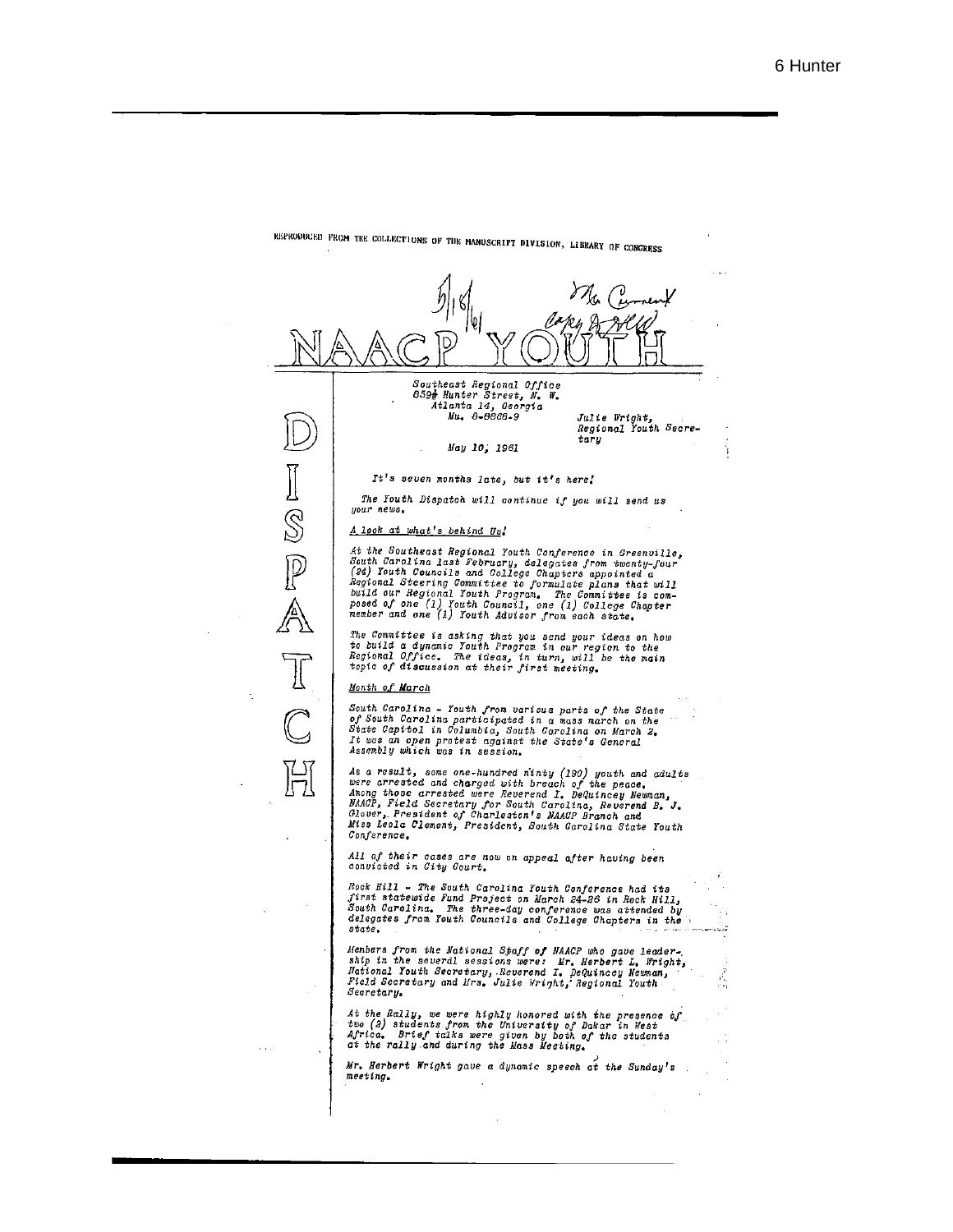# REPRODUCED FROM THE COLLECTIONS OF THE MANUSCRIFT DIVISION, LIBRARY OF CONGRESS

#### $-2-$

#### "Mississippi Ain't What It Used To Be!"

At a Mass Neeting in Jackson, Hississippi, Mr. Samuel<br>Bailey, Co-chairman of the Membership Campaign, said,<br>"Mississippi ain't what it used to be." His statement had<br>reference to the arrest of nine (9) NAACP youth members<br>

The nine (9) NAACP youth were arrested and charged with<br>disturbing the peace on March 27 for "reading-in" at the<br>Jackson Municipal Library. They were convicted on March 29<br>at about the same time police officers used clubs

Men, women and children were attacked by this police bru-<br>tality including Medgar Evers, NAACP Field Secretary for<br>Mississippi, Reverend S. Leon Whitney who was bitten by<br>one of the dogs, and Mr. Thomas Armstrong, a Freela

The nine (9) were convicted and their cases are on appeal.

On April 19, four (4) members from our Jackson NAAOP Ther-collegiate Chapter were arrested for sitting in the<br>section of one of Jackson's City Buses. They were charged<br>and convicted with disturbing the peace.

#### \*\*\*\*\*\*\*\*\*\*\*\*\*\*\*\*\*\*\*\*\*\*\*\*\*\*\*\*

 $H_A$  Welcome to the  $Fold$ 

We doff our hats to our seven (7) baby Councils and four<br>(4) College Chapters.

Special commendation and a welcome to the fold for the<br>following Councils and Chapters:

| Orlanda Youth Council<br>Albany Youth Council<br>Augusta Youth Council<br>Campbell College<br>Jackson Inter- ollegiate     | · Orange County, Florida<br>Albany, Georgia<br>Augusta, Georgia<br>Jackson, Mississippi                   |
|----------------------------------------------------------------------------------------------------------------------------|-----------------------------------------------------------------------------------------------------------|
| Chapter<br>Chattanooga Youth Council<br>Great Falls Youth Council<br>Columbia Youth Council<br>DeQuincey Newman Collegiate | Jackson, Mississippi<br>Chattanooga, Tennessee<br>Great Falls, South Carolina<br>Columbia, South Carolina |
| Chapter<br>Columbia Inter-Collegiate                                                                                       | Columbia, South Carolina                                                                                  |
| Chapter<br>Julie Wright Youth Council                                                                                      | Columbia, South Carolina<br>158<br>Spartanburg, South Carolina                                            |

\*\*\*\*\*\*\*\*\*\*\*\*\*\*\*\*\*\*\*\*\*\*\*\*\*\*\*\*\*\*\*\*

 $\mathbf{r}$  .

li pi

 $\ddot{\phantom{a}}$ 

#### What's Ahead of Us!

CONVENTION TIME IS ALMOST HERE

Touth Councils and College Chapters are urged to send<br>delegates to the 52nd Annual NAACP Convention in Philadelphiq,<br>Pennsylvania, July 10-16, 1961.

Make sure your Unit is represented at the convention.

Tou won't want to miss the opportunity to be a participant<br>in cooperative action and obtain fresh ideas to initiate<br>in your community.  $\frac{1}{2}$  $\sim$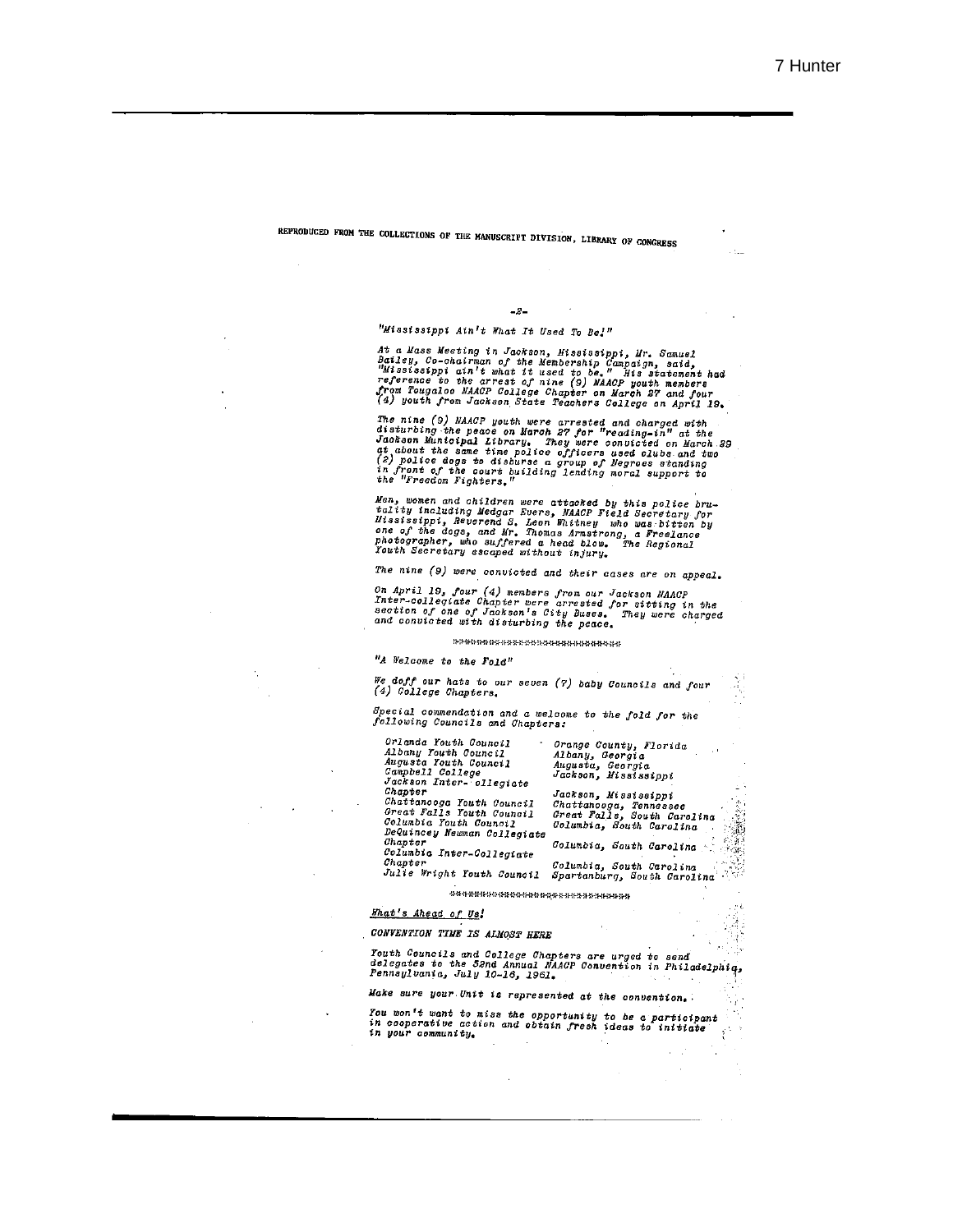## **Activism and Librarianship**

*"I am glad to have the opportunity to aid, in some way, toward our success in obtaining freedom.*" Correspondence from Julie Wright to NAACP President Roy Wilkins, July 27, 1960<sup>10</sup>

REPRODUCED FROM THE COLLECTIONS OF THE MANUSCRIPT DIVISION, LIBRARY OF CONGRESS  $1.54$  $\frac{1}{2}$  $\mathcal{M}(\mathcal{F})$  . As a set of  $\mathcal{F}_\mathcal{F}$  $\mathcal{F}_{\mathcal{A}}$  $\sim$ en ong.  $\mathbf{a}$  $\Delta$  $\omega_{\mu\nu\rho\mu}$   $\dot{\alpha}$ '' 1459 ML 29'80 Cube maryles 919<sup>1</sup> Washington Street<br>Columbia, South Carolina<br>July 27, 1960 Mr. Roy Wilkins<br>20 West LOth Street<br>New York 18, New York Dear Mr. Wilkins: Upon receiving my salary check for the week ending July 23rd, I<br>noticed an increase of \$10 with a note from Mr. Herbert Wright<br>that it was due to your generoyeity. I am writing to express my deep appreciation for your generowsity. Not only am I grateful for the increase, but I would like to express my gratidude for this employment. I am glad to have the opportunity to aid, in some wa Thank you kindly. Sincerely, helie Kregh Ì Julie Wright, ()<br>Special Field Secretary cc: Mr. Herbert L. Wright

In 1963, Hunter resigned from her work as Regional Youth Field Secretary. In a 2008 interview,

she discussed the stress of the field work,

"I didn't stay with NAACP long 'cause I went to-uh-that was in 1960 through '63, and by the time-the-the travel-you-you didn't eat [long pause] on a regular schedule. You were always stressed, so your stomach felt it. And um-I was sick for-for many years after that just because that stress was-was too much, but I didn't realize it was the stress."<sup>11</sup>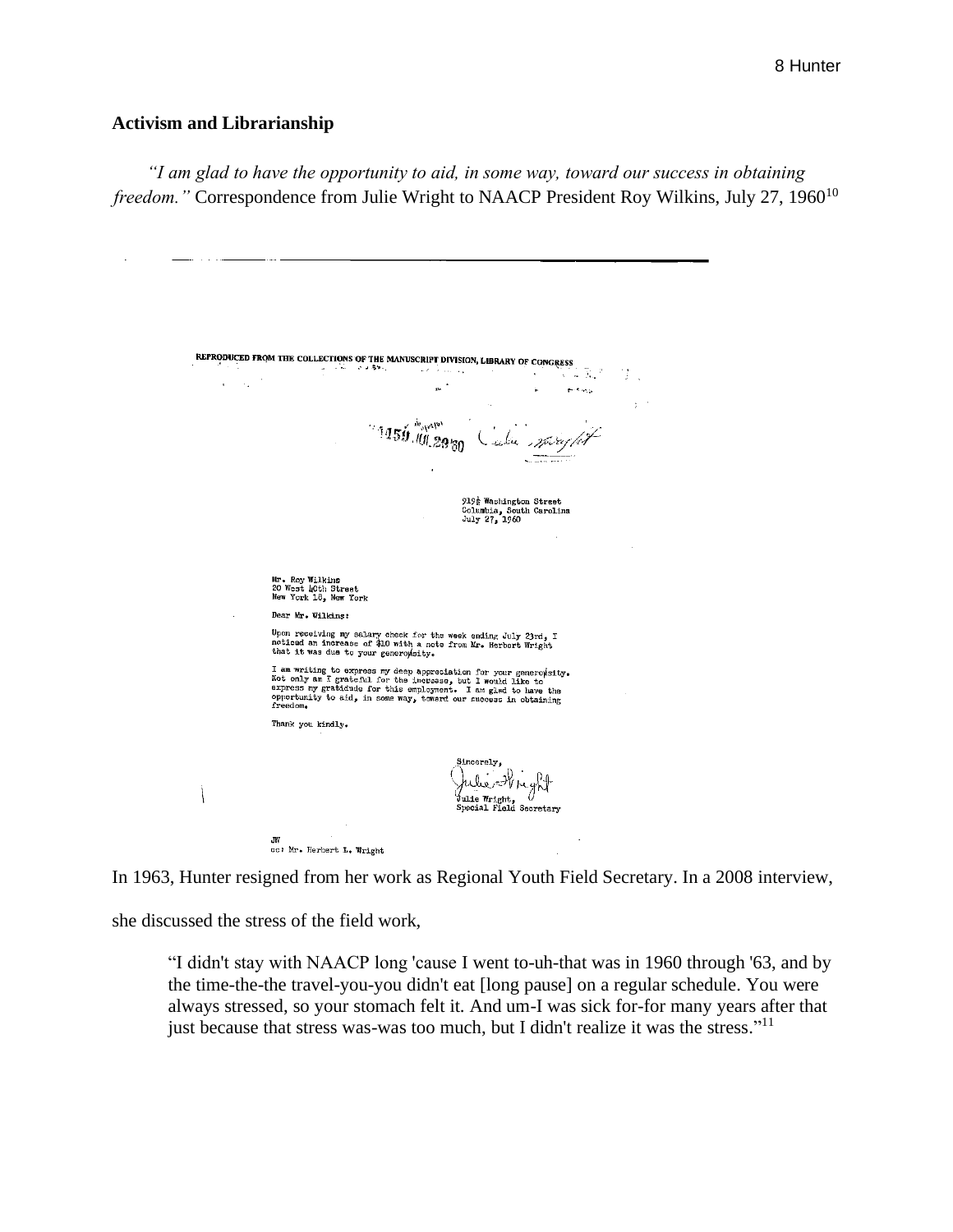In addition to stress, there were other reasons for leaving behind her youth organizing days. She shared that she felt she needed to switch from organizing the youth to helping young people understand more about Black history.

"The lack of entrance to the public library in my hometown, then the time when the kids from Mississippi [Tougaloo 9] had to be tried because they sat-in at the library. All these things had their impact on me... The 1960s were the worst time in our history before we got to this period [present day]. Working with youth, I just felt at that time that they needed more than what they were doing. That they needed to go beyond the incidents and events of Black versus white… that they needed to know the history of our people. And I couldn't do it. I didn't have enough of that knowledge but I knew the library did because I had experience with the library…I felt that the library was something that every child should know."<sup>12</sup>

Her compassion for people and thirst for knowledge did not go unnoticed by one of the many Black women who would play an integral role in guiding her towards and through librarianship. With her departure from her position with the NAACP, the opportunity to enter the field of library studies presented itself through the power of Black women librarians working together.

During her time as a Claflin student, Hunter's constant presence in the library made an impression. She worked as a student aide to a sociology professor and taught some summer English courses at Claflin. She found that taking her classes to the library in search of answers was an important exercise in terms of their learning. Because she was a respected student leader on campus who had taken to showing her fellow students how the library could enhance their learning, the Library Director at Claflin College, Louisa Robinson, had been observing her over the years training students on how to use the library. Unbeknownst to Hunter, Robinson was connected to the powerhouse of Atlanta University's library school, Dr. Virginia Lacy Jones.<sup>13</sup>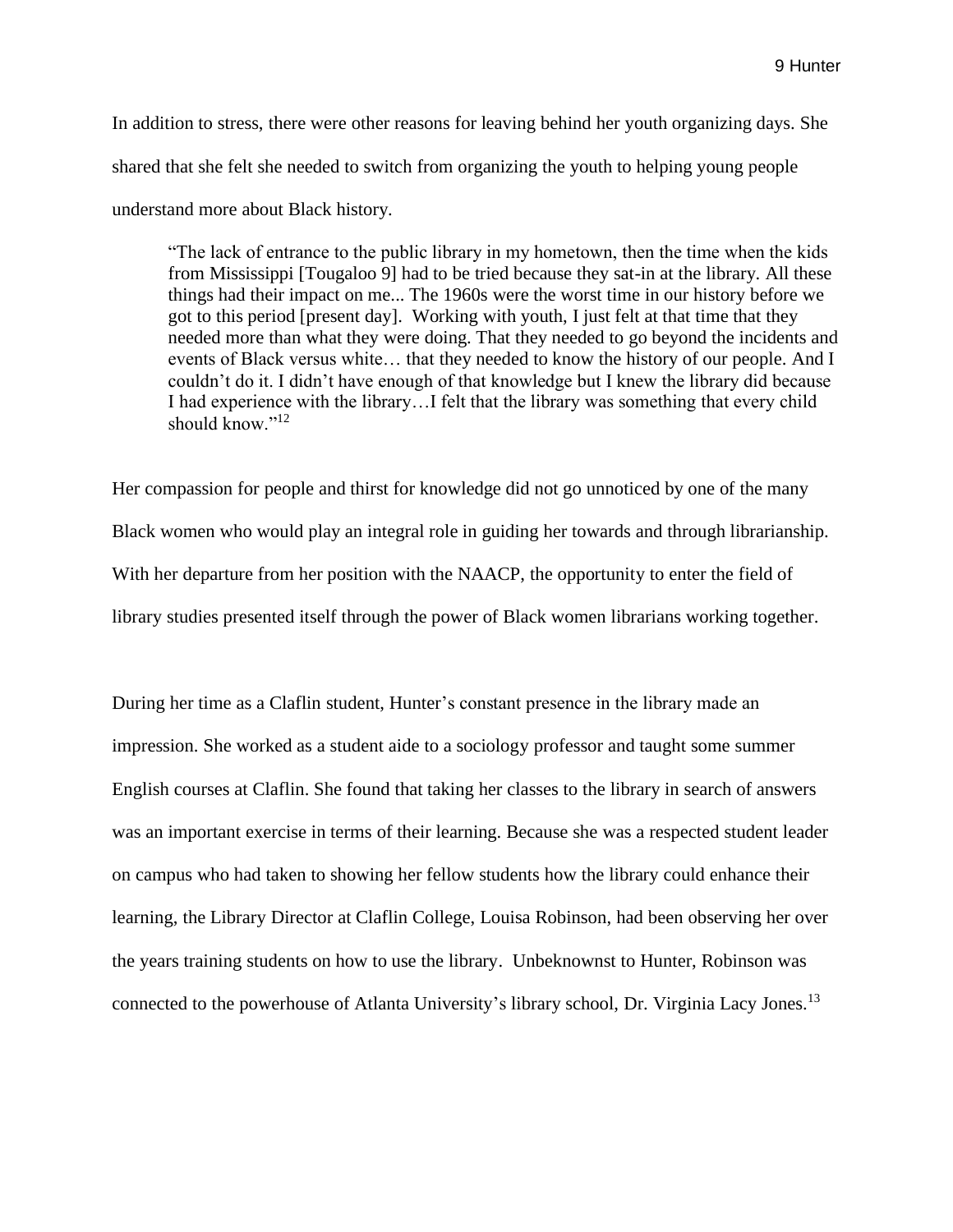Both Robinson and Jones were beneficiaries of the Black women's club movement who ascribed to the motto of "lifting as we climb" and through their collaboration they continued in this great tradition of uplift by helping women like Hunter and many other promising young students to join their ranks in librarianship.<sup>14</sup> Robinson's oral history interview with the project Speaking History: The Words of South Carolina Librarians, part of University of South Carolina's School of Library and Information Science recounted her experience as a student of Jones:

"She was our cataloging teacher. In fact, I think there were about 22 of us and when we first got there with the amount of work and so forth, we seemed to be just so upset and nervous that one day she just told us to all come to her house that evening. She brought us to her house and sat us around on the floor, and talked to us and tried to settle us down because it was really a nerve-wracking experience. Several of us were just out of college and I guess we just didn't know what to expect. She really did a lot to help us while we were there."<sup>15</sup>

Jones's impact on Robinson and then Robinson paying it forward by referring Hunter to Jones demonstrates how vital the support of Black women can prove in the lives of younger Black women. According to Hunter, Robinson encouraged her former professor to find some funds for the promising young student. The timing was right because in 1964 Atlanta University received "275,000 grant from the Rockefeller Foundation to be used over a three-year period for scholarships, enrichment of the instructional program and professional development of the faculty, library materials, conferences and workshops, and furniture and equipment represented the singular most significant development since the School's establishment."<sup>16</sup> It was through the network of Black women leading historically Black colleges and university libraries like Claflin College and Atlanta University that created a pathway for Hunter. Her journey into librarianship is an example of informal sisterhood networks that aided Black women within librarianship long before formal professional library organizations/networks were intentionally inclusive of African Americans within the library profession.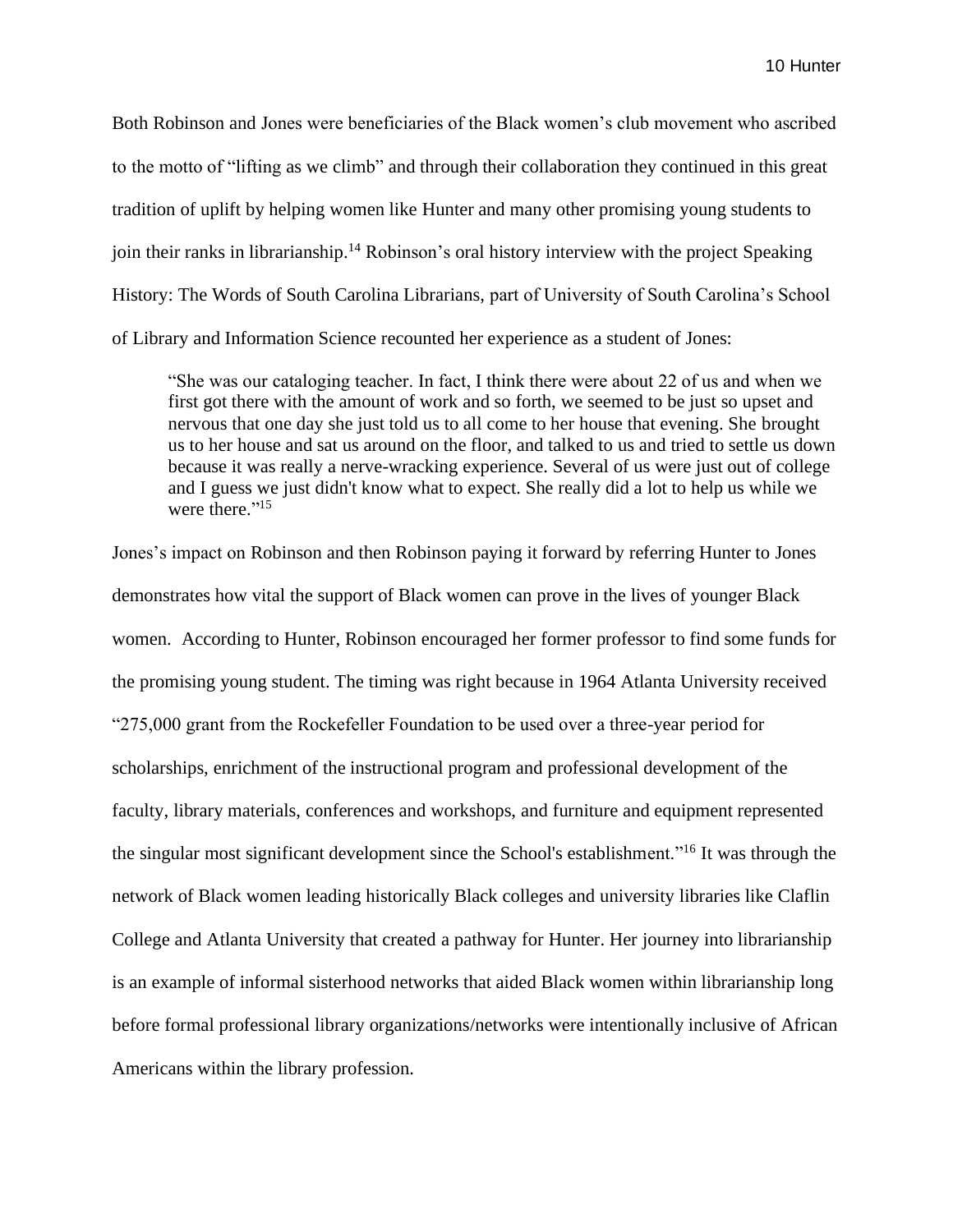Hunter accepted the Rockefeller Scholarship offered to her in 1964 by Jones, who would be foundational in her development, serving as a teacher, mentor, supervisor, and trusted friend. Hunter spoke fondly of her instructors at Atlanta University's library school, which included dynamic Black women librarians like Hallie Beachem Brooks and Annette Phinazee. <sup>17</sup> The environment created by these women enabled her to graduate in 1965 with a Master's in Library Service.

Hunter's professional career in librarianship would begin when Jones asked her to serve as her Administrative Assistant. "Virginia Lacy Jones was my Director, she was the Dean, she was my friend. She was like four foot something and she didn't drive. So I drove her everywhere and we talked while we were driving. That is the best time to get to know a person is when you're in the car and they start talking and she would talk."<sup>18</sup> Throughout her twenty-plus year career at Atlanta University, Ms. Hunter would take on many roles including an instructor in the library school, periodicals librarian, and University Librarian of the Trevor Arnett Library. Her leap into upper management was motivated through her mentor Jones. Hunter detailed the wisdom imparted by Dean Jones, "'It's no different than any other management position. What you must do is respect your staff. Give them some direction so that they know what to do. And it will materialize on its own. You must love your staff.'"<sup>19</sup> Through Jones's encouragement, Hunter was promoted to Deputy Director of Atlanta University Center (AUC) Libraries. Serving as Deputy Director, allowed her close friendship/mentorship with Jones to continue. When Jones was appointed the Library Director of the new Atlanta University Center Woodruff Library, the article mentions their working relationship. "Mrs. Jones admits, however, that she has to have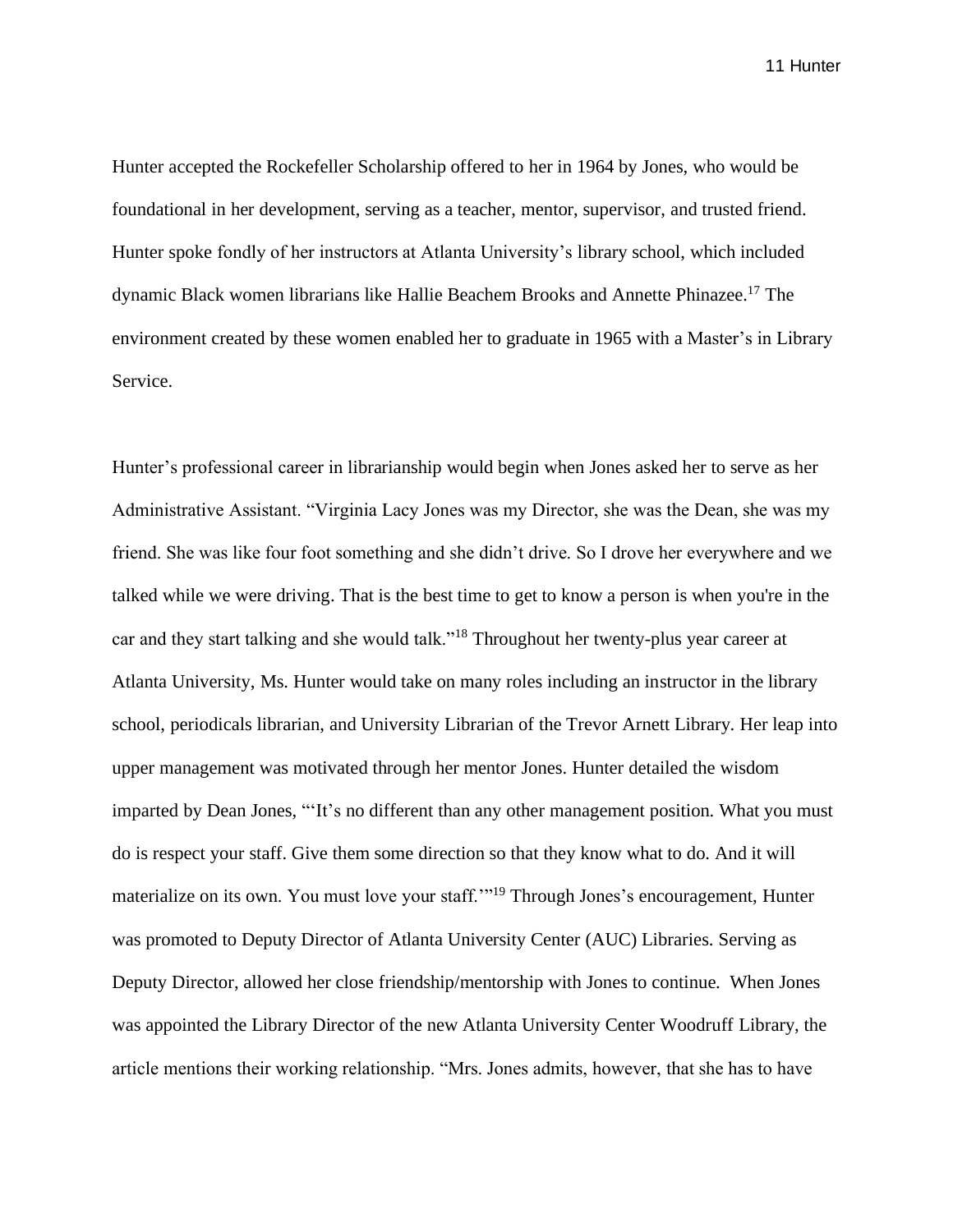some type of assistance in helping her carry out her responsibilities. One assistant is Mrs. Julie

Hunter, Deputy Director. She and I meet daily."<sup>20</sup>



#### **Builder of Black Collections**

*"We hope to encourage the general public, not just scholars, to conduct more research on the African-American experience, because much still needs to be learned."* Julie Hunter<sup>21</sup>

Hunter's work as the University Librarian at Atlanta University would set her on a path of being

a builder of Black collections. Through her years at Atlanta University working to elevate

teaching, learning, art, and the culture on the Black experience, she was ready to create that same

thing outside academia by transitioning to public libraries. Casper L. Jordan, prolific scholar,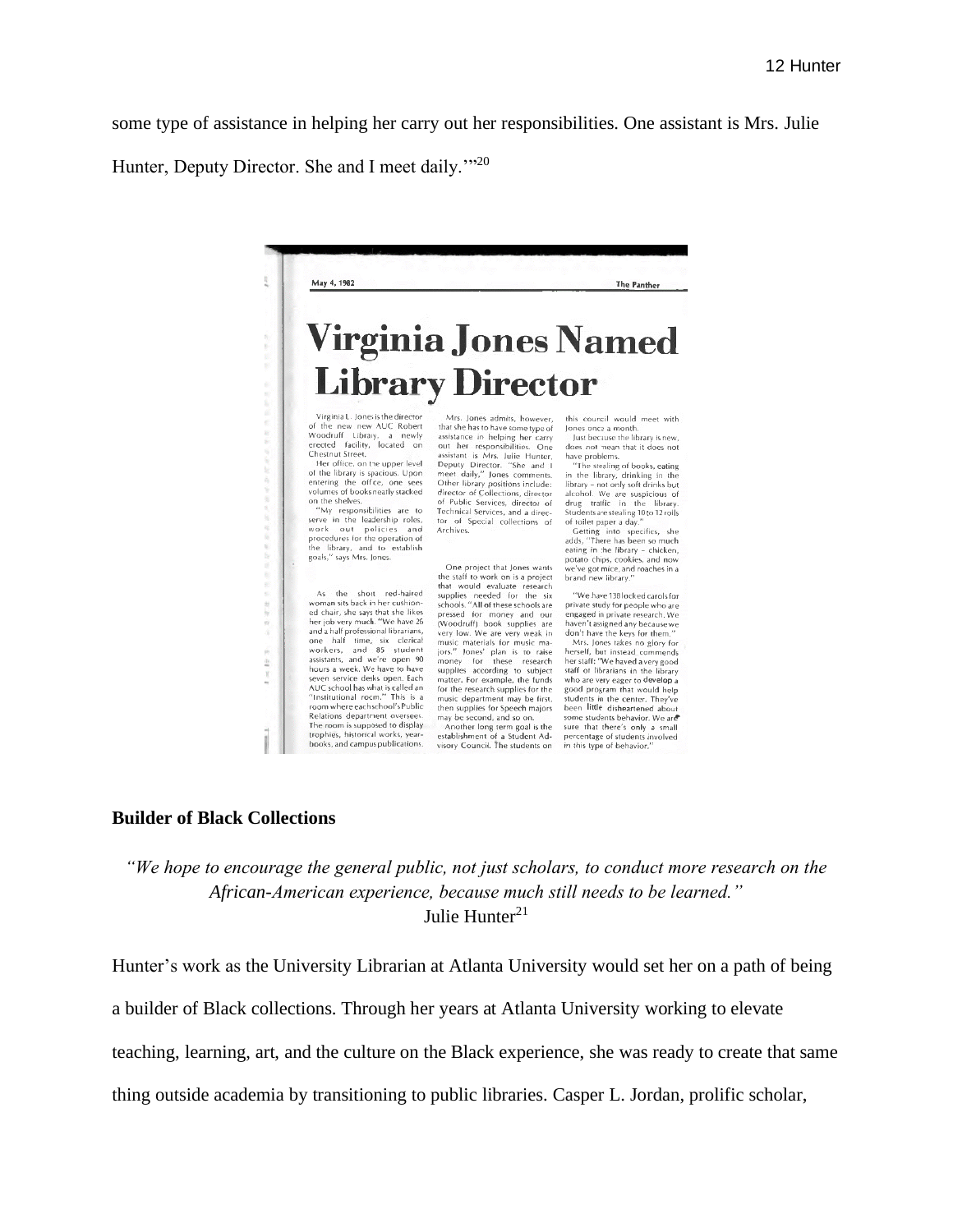librarian, and former director of Atlanta University's Trevor Arnett Library, recruited Hunter into public libraries. Through her work with Atlanta Fulton County Public Library (AFCPL) system, her role in library history as a builder of public Black research collections was established. Hunter became the first administrator of the new Auburn Avenue Research Library on African American Culture and History (AARL), which opened May 1994 as a special library comprised of three divisions, Reference, Archives, and Programs. AARL was the first public research library in the South to offer specialized reference and archival collections dedicated to the study and research of African American culture and history and of other peoples of African descent.<sup>22</sup>

*American Libraries* covered the new library with an article, celebrating AARL as the "Schomburg of the South." In the piece, Hunter shared her rationale on why she wanted to lead AARL which harkens back to her reasons for deciding to leave her position with the NAACP, "I saw it as an intriguing and exciting professional opportunity. I've always been interested in what we call 'the black experience,' and I felt I needed to make some contribution in the area of race relations."<sup>23</sup> Hunter successfully served as the director of AARL for three years. However, she looks back at her departure from AARL with some regret because after accepting a new administrative role with AFCPL she resigned due to issues with the library board.<sup>24</sup> Her departure from AFCPL would lead to another opportunity to help a fledgling but ambitious public research library further south.

The African American Research Library and Cultural Center (AARLCC), located in Fort Lauderdale, Florida, is a flagship library of the Broward County Library (BCL) System.<sup>25</sup>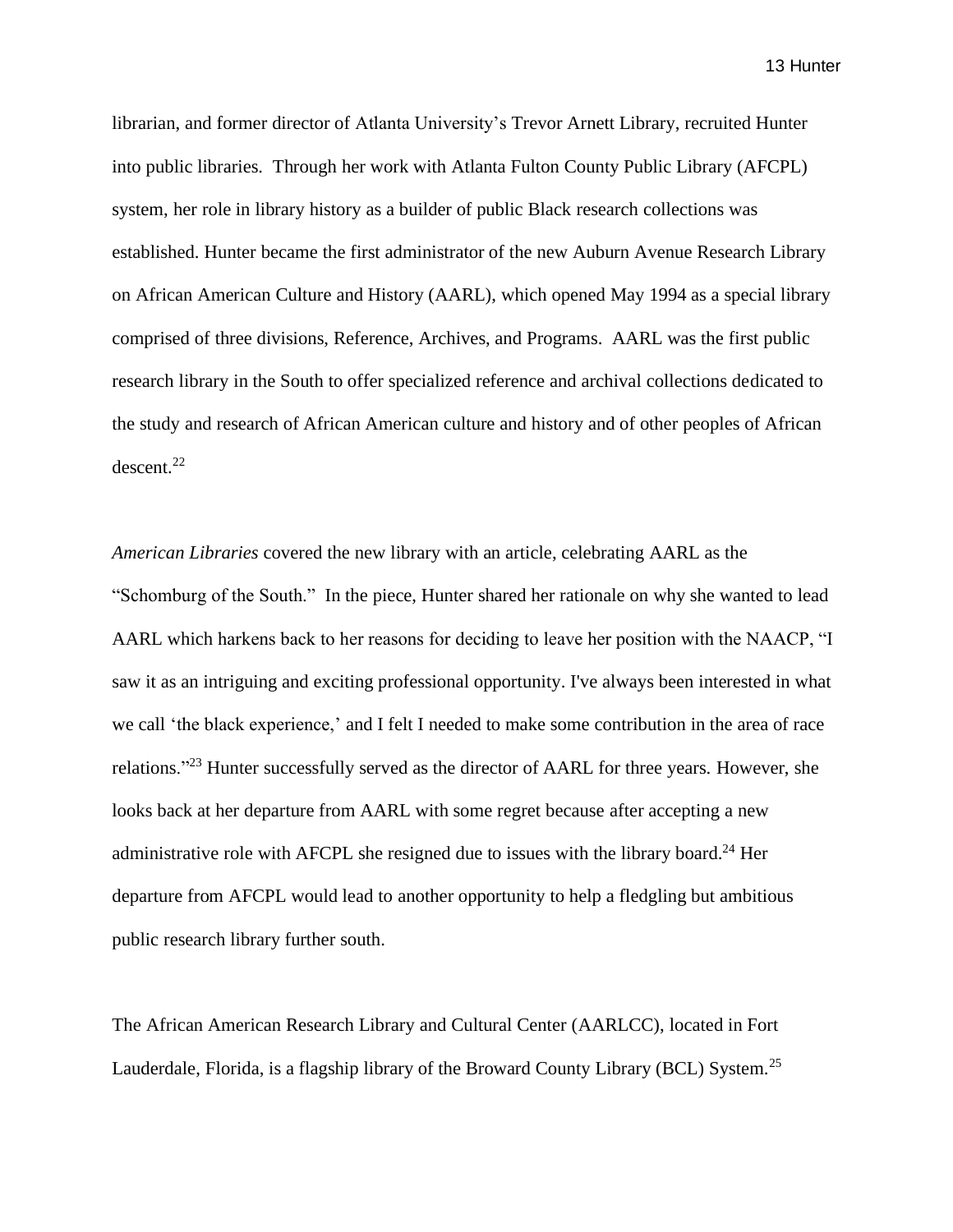Envisioned by the former director of BCL, Samuel F. Morrison, AARLCC opened in 2002. Modeled off the Schomburg Center for Research in Black Culture<sup>26</sup> in Harlem, New York and Atlanta's AARL, AARLCC is a public research library focused on the Black experience. However, unlike its predecessors, AARLCC is also a circulating library with dedicated collections and spaces for both children and adults. Similar to the Schomburg Center and AARL's missions to collect, preserve, and provide access to content about people and cultures of the Black diaspora, AARLCC had much work to do, due to not having an established history and a respected seed collection.

The gravitas of the seed collections of Arthur Schomburg's personal collection which has evolved into the current collection of eleven million items or the 1934 Negro History Collection at AARL (now known as the Samuel W. Williams Collection on Black America) easily commands respect in terms of its associated collectors and its longevity. However, for AARLCC there was an opportunity to set an example of how to build a new archive focused on local content of historical significance. Along with this collection challenge, Morrison's AARLCC would need an experienced and trusted leader at the helm. It would take almost three years of persuasion to recruit Hunter away from Atlanta, but Morrison's dedication to his dream paid off.

One of the many highlights of Hunter's leadership of AARLCC was her collaboration with another well-known Black librarian and educator, Dr. Henrietta M. Smith, <sup>27</sup> establishing the Ashley Bryan Art Series Conference and Collection  $(ABASC)^{28}$ . The conference is a continuing education series for librarians, teachers, literacy professionals, and others engaged in the use of children's literature to improve reading appreciation and skills. The Art Collection is a collection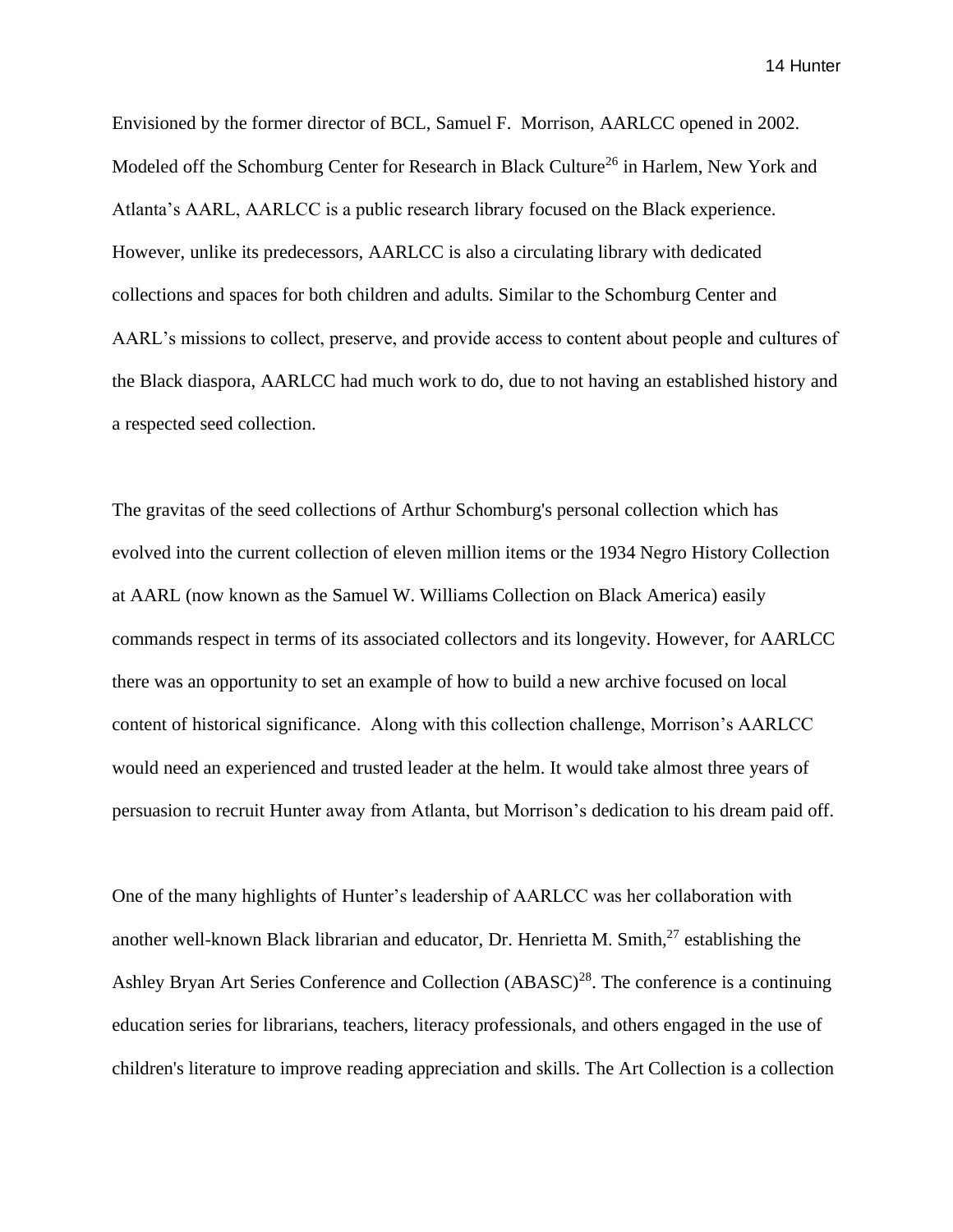of artwork of illustrators of African descent and contains eight original pieces by Ashley Bryan donated to AARLCC by Smith in 2003. AARLCC continues to build on the collection with other materials from children's authors, artists and illustrators. With the recent passing of Smith, Hunter spoke fondly of meeting her at an ALA conference and working with her over the years on the ABASC. Under Hunter's leadership, AARLCC was able to acquire special collections archives related to other Black women librarians like Dorothy Porter Wesley and Vivian Hewitt.<sup>29</sup> These collections serve as homage to librarians as collectors of Black content. The treasures found in each of their collections are invaluable allowing AARLCC to use them as seed collections to build upon for future collection development.

Hunter served as AARLCC's director until 2006, leaving the role to take on the position of Assistant Director and then Interim Director of Broward County Libraries until her retirement in 2013. She is very modest about her role in serving as a foot soldier in the African American freedom struggle as well as her role in Black collection building. Her work in leading public research libraries dedicated to the study of Black history and culture deserves recognition. She talks about being reminded of her contributions, "So for the three libraries that now have been built since the Schomburg, I have had a hand in all three [AARL, AARLCC, and Blair-Caldwell African American Research Library<sup>30</sup>] of those, yes. I didn't realize it until the other day somebody reminded me."31

Lest we forget her contributions, Julie Varner Wright Hunter has gathered the pieces of the Black experience, giving it back to us through her service to the NAACP and through her building Black library collections. It is good, "when you got a woman who is a friend of your mind."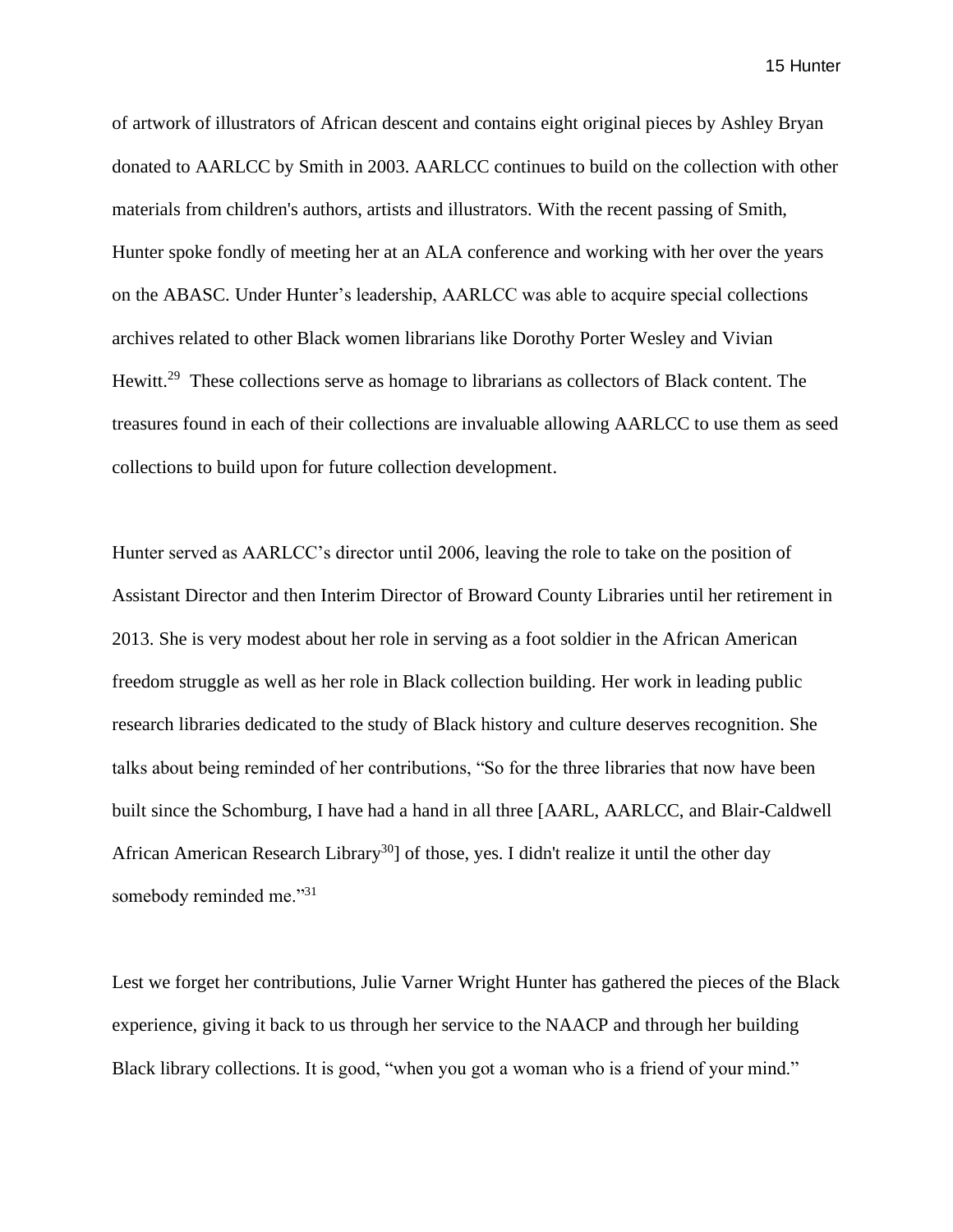<sup>1</sup> Toni Morrison, *Beloved: a novel* (New York: Vintage International, 2004) 321

[https://broward.ent.sirsi.net/client/en\\_US/default/search/results?qu=beloved&qf=ERC\\_FORMAT%09Electronic+Fo](about:blank) [rmat%09KINDLE%09KINDLE#](about:blank) 

<sup>7</sup> Tougaloo 9 [https://mscivilrightsproject.org/hinds/organization-hinds/the-tougaloo-nine/](about:blank)

<sup>8</sup> Foster, Interviews

<sup>9</sup> Julia Wright, Southeast Regional Youth Secretary correspondence and memoranda, 1961-1962. 40-41, 126pp Papers of the NAACP, Part 19: Youth File, Series D: Youth Department Files, 1956-1965

[https://congressional.proquest.com/histvault?q=001467-020-0076&accountid=35635](about:blank) NAACP records incorrectly list her name as Julia however all correspondence conducted is signed "Julie"

<sup>10</sup> Julia Wright, Southeast Regional Youth Secretary correspondence and memoranda, 1960. 11p 1-48pp Papers of the NAACP, Part 19: Youth File, Series D: Youth Department Files, 1956-1965

[https://congressional.proquest.com/histvault?q=001467-020-0028&accountid=35635](about:blank)

 $11$  Rebecca Dominguez-Karimi, Interview with Julie Hunter – ca. 2008. Florida Atlantic University Libraries'

Digital Library [digital object[\] http://purl.flvc.org/fcla/dt/79445](about:blank)

<sup>12</sup> Foster, Interviews

<sup>13</sup> Dr. Virginia Lacy Jones Papers [https://radar.auctr.edu/islandora/object/auc.115%3A9999?page=2](about:blank)

 $14$  Lifting as We Climb: The Story of America's First Black Women's Club

[https://womensmuseum.wordpress.com/2018/02/21/lifting-as-we-climb-the-story-of-americas-first-black-womens](about:blank)[club/](about:blank)

<sup>15</sup> Robert Williams, Interview with Louis Robinson - ca 1989 Speaking History: The Words of South Carolina Librarian, College of Library and Information Science, Univ. of South Carolina [http://www.libsci.sc.edu/histories/oralhistory/index.html](about:blank)

<sup>16</sup> Almeta Gould Woodson, "Fifty Years of Service: A Chronological History of the School of Library Service, Atlanta University, 1941-79; the School of Library & Information Science, Atlanta University, 1979-89; the School of Library & Information Science, Clark Atlanta University, 1989-91." Georgia Librarian (Fall 1991): 71-79. [http://www.libsci.sc.edu/histories/Georgia/libraries/academic/atlantauniversity/Atlanta\\_University.pdf](about:blank)

<sup>17</sup> Black women professors at Atlanta University's Library school

[https://en.wikipedia.org/wiki/Hallie\\_Beachem\\_Brooks](about:blank) and [https://en.wikipedia.org/wiki/Annette\\_Lewis\\_Phinazee](about:blank)  $18$  Foster, Interviews

<sup>19</sup> Ibid.

<sup>20</sup> Virginia Jones Named Library Director, May 4, 1982, *The Clark Atlanta University Panther* [http://hdl.handle.net/20.500.12322/auc.004.newspaper:1982\\_003](about:blank)

<sup>21</sup> Ron Chepesiuk. "Schomburg of the South: The Auburn Avenue Research Library." *American Libraries*, vol. 27, no. 2, 1996, pp. 38–40. *JSTOR*, [www.jstor.org/stable/25633902](about:blank) . Accessed 28 May 2021.

<sup>22</sup> Auburn Avenue Research Librar[y https://www.fulcolibrary.org/auburn-avenue-research-library/](about:blank)

<sup>23</sup> Ron Chepesiuk. "Schomburg of the South"

<sup>24</sup> "Atlanta Director Decries Board's Micromanagement." American Libraries 28 (11): 16.

[http://search.ebscohost.com.i.ezproxy.nypl.org/login.aspx?direct=true&AuthType=cookie,ip,url,cpid&custid=nypl&](about:blank) [db=aph&AN=9712224153&site=ehost-live](about:blank)

 $\frac{25 \text{ The African American Research Library}}{25 \text{ The African American Research Library}}$  and Cultural Center  $\frac{\text{http://aarlec.brownard.org/}}{25 \text{ The African American Research Library}}$ 

<sup>26</sup> The Schomburg Center for Research in Black Cultur[e https://www.nypl.org/about/locations/schomburg](about:blank)

<sup>27</sup> Dr. Henrietta Smit[h https://en.wikipedia.org/wiki/Henrietta\\_M.\\_Smith](about:blank)

<sup>28</sup>Ashley Bryan Art Series Conference and Collectio[n https://broward.ent.sirsi.net/client/en\\_US/ashleybryan](about:blank) <sup>29</sup>Dorothy Porter Wesley and Vivian Hewitt Collections at AARLCC

[https://www.broward.org/Library/Research/SpecialCollections/Pages/DorothyPorterWesleyCollection.aspx](about:blank) and [https://www.broward.org/Library/Research/SpecialCollections/Pages/HaitianAfricanArtHewittCollection.aspx](about:blank)

 $\frac{2}{3}$  Senator Tim Scott Delivers Republican Response [https://www.c-span.org/video/?511326-1/senator-tim-scott](about:blank)[delivers-republican-response](about:blank)

<sup>3</sup> Makiba Foster, Interviews with Julie Hunter - ca. May 2021

<sup>4</sup> Ibid.

<sup>5</sup> Ibid.

<sup>6</sup> Medgar Ever[s https://en.wikipedia.org/wiki/Medgar\\_Evers](about:blank)